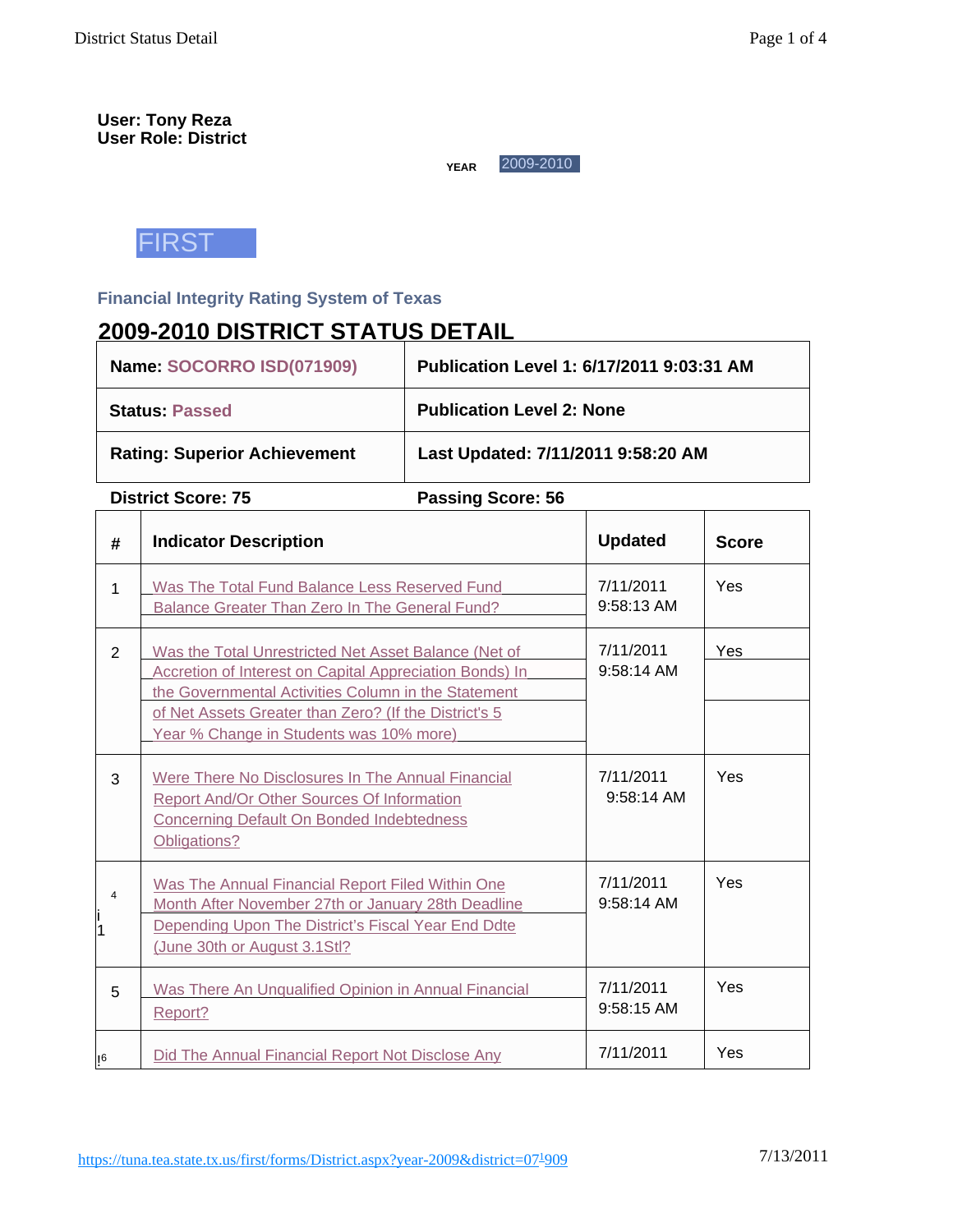|              | Instancefs) Of Material Weaknesses In Internal<br>Controls?                                                                                                                                                                                            | 9:58:15 AM              |                        |
|--------------|--------------------------------------------------------------------------------------------------------------------------------------------------------------------------------------------------------------------------------------------------------|-------------------------|------------------------|
|              |                                                                                                                                                                                                                                                        |                         | 1<br>Multiplier<br>Sum |
| : 7<br>$1 -$ | Did the Districts Academic Rating Exceed Academically<br>Unacceptable?                                                                                                                                                                                 | 7/11/2011<br>9:58:15 AM | 5                      |
| 8            | Was The Three-Year Average Percent Of Total Tax<br>Collections (Including Delinguent) Greater Than 98%?                                                                                                                                                | 7/11/2011<br>9:58:16 AM | 5                      |
| 9            | Did Th Compari on Qf PEIM Pata TQ Uke<br>Information In Annual Financial Report Result In An<br>Aggregate Variance Of Less Than 3 Percent Of<br><b>Expenditures Per Fund Type (Data Quality Measure)?</b>                                              | 7/11/2011<br>9:58:16 AM | 5                      |
| 10           | Were Debt Related Expenditures (Net Of IFA And/Or<br>EDA Allotment) < \$350.00 Per Student? (If The<br>District's Five-Year Percent Change In Students = Qr><br>7%, Qr If Property Taxes Collected Per Penny Of Tax<br>Effort > \$200,000 Per Student) | 7/11/2011<br>9:58:17 AM | 5                      |
| i 11         | Was There No Disclosure In The Annual Audit Report<br>Of Material Noncompliance?                                                                                                                                                                       | 7/11/2011<br>9:58:17 AM | 5                      |
| 12           | Did The District Have Full Accreditation Status In<br>Relation To Financial Management Practices? (e.g. No<br><b>Conservator Or Monitor Assigned)</b>                                                                                                  | 7/11/2011<br>9:58:17 AM | 5                      |
| 13           | Was The Aggregate Of Budgeted Expenditures And<br>Other Uses Less Than The Aggregate Of Total<br>Revenues, Other Resources and Fund Balance In<br><b>General Fund?</b>                                                                                 | 7/11/2011<br>9:58:18 AM | 5                      |
| 14           | If The District's Aggregate Fund Balance In. Thg<br><b>General Fund And Capital Projects Fund Was Less Than</b><br>Zero, Were Construction Projects Adequately Financed?<br>(To Avoid Creating Or Adding To The Fund Balance<br>D fi it Situation)     | 7/11/2011<br>9:58:18 AM | 5                      |
| 15           | Was The Ratio Of Cash And Investments To Deferred<br>Revenues (Excluding Amount Equal To Net Delinquent                                                                                                                                                | 7/11/2011<br>9:58:18 AM | 5                      |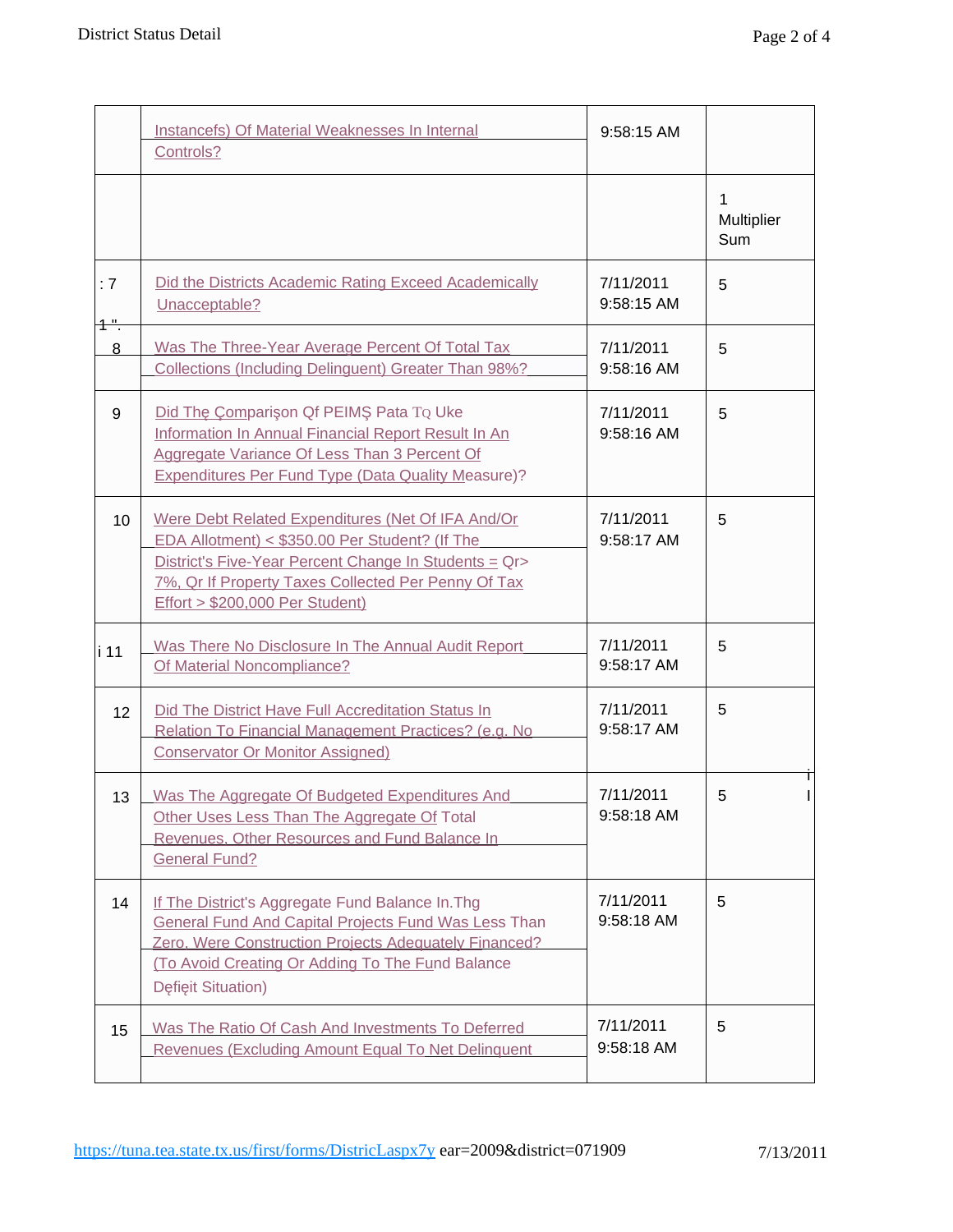|    | Taxes Receivable) In The General Fund Greater Than<br>Qr Equal To 1:1? IK Deferred Rev nue\$ Ar less Than<br><b>Net Delinquent Taxes Receivable)</b>                                                                                                                                                     |                         |                        |
|----|----------------------------------------------------------------------------------------------------------------------------------------------------------------------------------------------------------------------------------------------------------------------------------------------------------|-------------------------|------------------------|
| 16 | Was The Administrative Cost Ratio Less Than The<br><b>Threshold Ratio?</b>                                                                                                                                                                                                                               | 7/11/2011<br>9:58:18 AM | 5                      |
| 17 | Was The Ratio Of Students To Teachers Within the<br>Ranges Shown Below According To District Size?                                                                                                                                                                                                       | 7/11/2011<br>9:58:19 AM | 5                      |
| 18 | Was The Ratio Of Students To Total Staff Within the<br>Ranees Shown Below According To District Size?                                                                                                                                                                                                    | 7/11/2011<br>9:58:19 AM | 5                      |
| 19 | was The Total Fund Balance In The General Fund More<br>Than 50% And Less Than 150% Of Optimum According<br>To The Fund Balance And Cash Flow Calculation<br><b>Worksheet In The Annual Financial Report?</b>                                                                                             | 7/11/2011<br>9:58:19 AM | 5                      |
| 20 | Was The Decrease In Undesignated Unreserved Fund<br>Balance < 20% Over Two Fiscal Years? (If 1.5 Times<br>Optimum Fund Balance < Total Fund Balance In<br><b>General Fund Or If Total Revenues &gt; Operating</b><br><b>Expenditures In The General Fund, Then District</b><br><b>Receives 5 Points)</b> | 7/11/2011<br>9:58:20 AM | 5                      |
| 21 | Was The Aggregate Total Of Cash And Investments In<br>The General Fund More Than \$0?                                                                                                                                                                                                                    | 7/11/2011<br>9:58:20 AM | 5                      |
| 22 | Were Investment Earnings In All Funds (Excluding<br>Debt Service Fund and Capital Projects Fund) More<br>Than \$20 Per Student?                                                                                                                                                                          | 7/11/2011<br>9:58:20 AM | $\Omega$               |
|    |                                                                                                                                                                                                                                                                                                          |                         | 75<br>Weighted<br>Sum  |
|    |                                                                                                                                                                                                                                                                                                          |                         | 1<br>Multiplier<br>Sum |
|    |                                                                                                                                                                                                                                                                                                          |                         | 75 Score<br>           |

# **DETERMINATION OF RATING**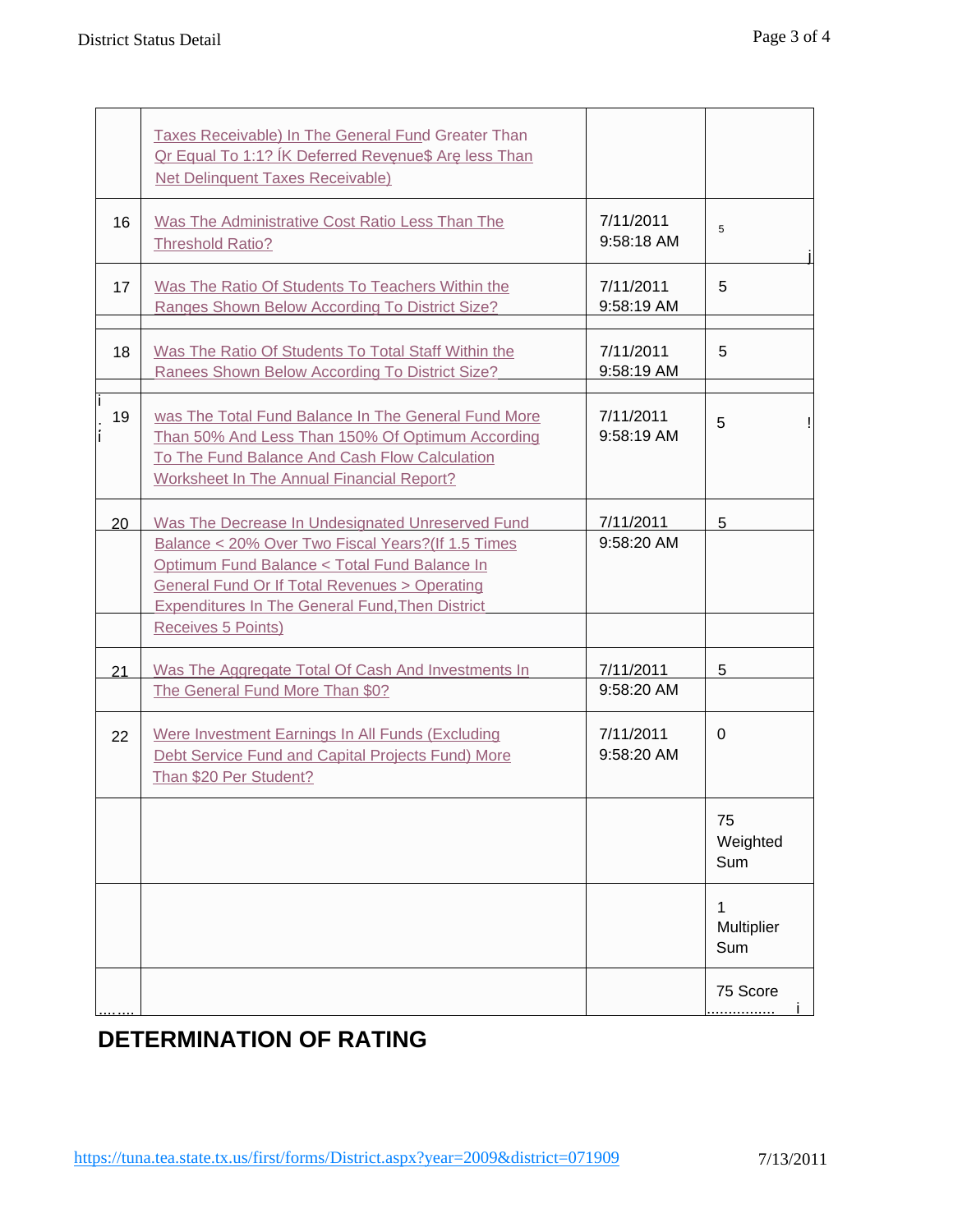- A. Did The District Answer 'No' To Indicators 1, 2, 3 Or 4? OR Did The District Answer **'No'** To Beth 5 and 6? If So, The District's Rating Is **Substandard Achievement.**
- **B.** Determine Rating By Applicable Range For summation of the indicator scores (Indicators 7-22)

| <b>Superior Achievement</b>       | j 72-80 and Yes to indicator 7           |
|-----------------------------------|------------------------------------------|
| <b>Above Standard Achievement</b> | $64-71$ or $>= 72$ and No to indicator 7 |
| <b>Standard Achievement</b>       | 56-63                                    |
| <b>Substandard Achievement</b>    | <56 or No to one default indicator       |

# **INDICATOR 17 & 18 RATIOS**

| <b>Indicator 17</b>                           | Ratios | Ranges for |  | <b>Indicator 18</b>                           | Ranges for<br>Ratios |                    |
|-----------------------------------------------|--------|------------|--|-----------------------------------------------|----------------------|--------------------|
| District Size - Number<br>of Students Between | Low    | High       |  | District Size - Number<br>of Students Between | Low                  | High               |
| < 500                                         | 7      | 22         |  | < 500                                         | 5                    | 14                 |
| 500-999                                       | 10     | 22         |  | 500-999                                       | 5.8                  | 14<br>$\mathbf{3}$ |
| 1000-4999                                     | 11.5   | 22         |  | 1000-4999                                     | 6.3                  | 14                 |
| 5000-9999                                     | 13     | 22         |  | 5000-9999                                     | 6.8                  | 14                 |
| : => 10000                                    | 13.5   | 22         |  | $=$ > 10000                                   | 7.0                  | 14                 |

## **OPTIONS**

|  | Suspension Reason. |  |
|--|--------------------|--|
|  |                    |  |
|  |                    |  |

**Audit Home Page: School Financial Audit» | Send comments or suggestions to schoolauditsatea.state.tx:us**

**THE TEXAS EDUCATION AGENCY**

**1701 NORTH CONGRESS AVENUE • AUSTIN, TEXAS, 78701 • (512) 463-9734**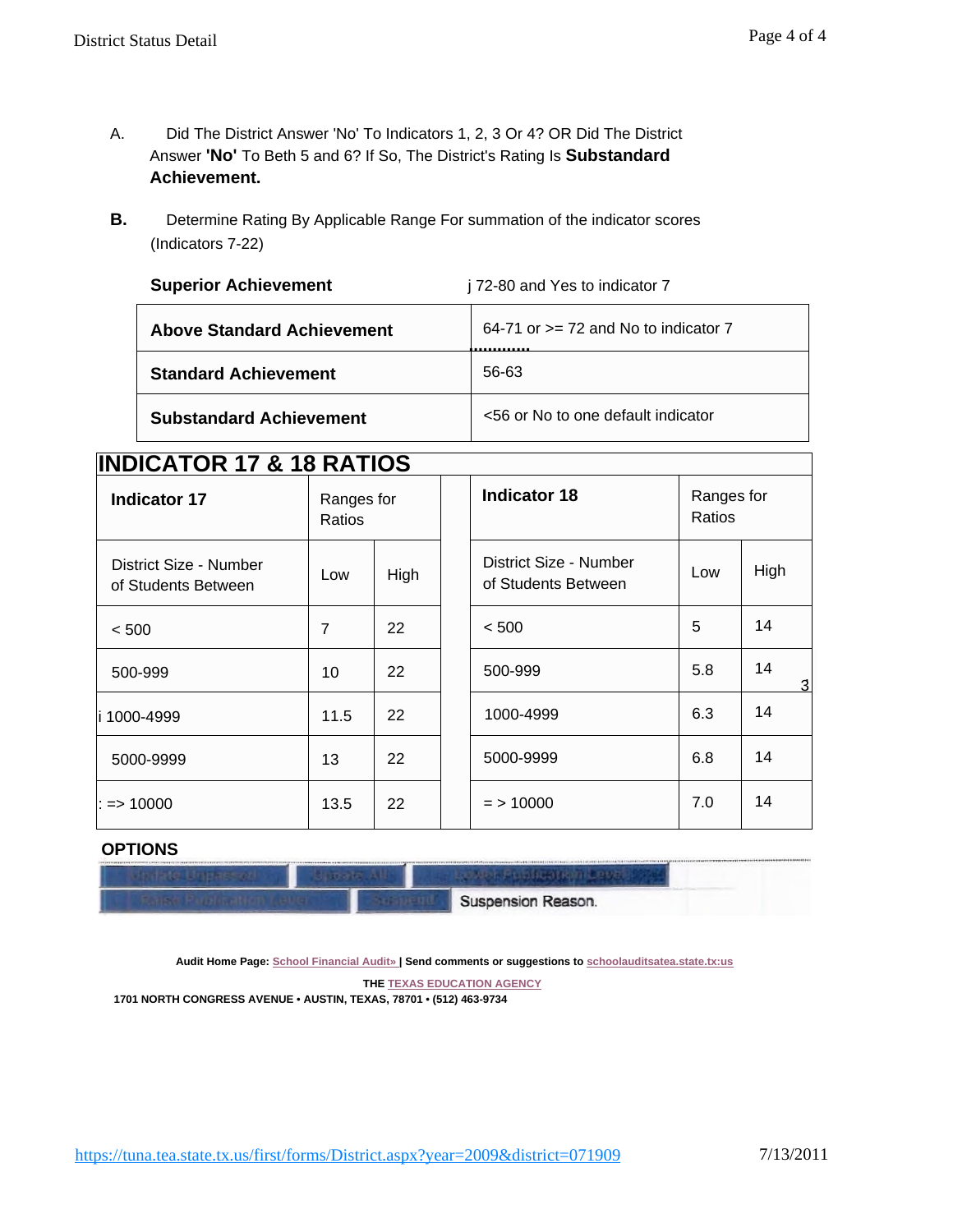## School FIRST Annual Financial Management Report **SOCORRO** iso

Title 19 Texas Administrative Code Chapter 109, Budgeting, Accounting, and Auditing Subchapter AA, Commissioner's Rules Concerning Financial Accountability Rating System, Section 109.1005. Amended to be effective 2/3/11. The template has been established to help the districts in gathering their data and presenting it at their School FIRST hearing. The template may not be all inclusive.

#### **Superintendent's Current Employment Contract**

A copy of the superintendent's current employment contract at the time of the School FIRST hearing is to be provided. In lieu of publication in the annual School FIRST financial management report, the school district may chose to publish the superintendent's employment contract on the school district's Internet site.

If published on the Internet, the contract is to remain accessible for twelve months.

#### **Reimbursements Received by the Superintendent and Board Members**

For the Twelve-Month Period

| I UI LIIG TWGIVG-IVIUITII F GIIUU<br>Ended August 31,2010 |                        |            |            |            |            |             |            |           |               | September 2009-May 2010 |            |
|-----------------------------------------------------------|------------------------|------------|------------|------------|------------|-------------|------------|-----------|---------------|-------------------------|------------|
|                                                           | Superintendent         | Antonio    | Michael A  | Paul       | Gary       | Cynthia Ann | Craig A.   | Angelica  | Karen         | Guillermo               | George     |
| Description of Reimbursements                             | Dr. Xavier De La Torre | Ayub       | Naiera     | Guerra     | Gandara    | Najera      | Patton     | Rodriguez | <b>Blaine</b> | Gandara                 | Salas      |
| Meals                                                     | 476.71                 | 480.00     | 400.00     | 280.00     | 320.00     | 280.00      | 320.00     |           | 80.00         |                         | 160.00     |
| Lodging                                                   | 4.745.16               | ,282.33    | 1.011.19   | 571.38     | ,159.82    | 571.38      | 008.62     |           | 159.84        | 159.84                  | 479.52     |
| Transportation                                            | 5.409.68               | 793.50     | 518.60     | 337.90     | 830.10     | 337.90      | ,242.00    |           | 559.80        |                         | 559.80     |
| Motor Fuel                                                |                        |            |            |            |            |             |            |           |               |                         |            |
| Other                                                     | 3,360.00               | 1.954.59   | .390.00    | 410.00     | .195.00    | 410.00      | .201.25    | 75.00     | 435.00        | 485.00                  | 566.18     |
| Total                                                     | \$13.991.55            | \$4.510.42 | \$3.319.79 | \$1.599.28 | \$3,504.92 | \$1,599.28  | \$3,771.87 | \$75.00   | \$1.234.64    | \$644.84                | \$1,765.50 |

All "reimbursements" expenses, regardless of the manner of payment, including direct pay,

credit card, cash, and purchase order are to be reported. Items to be reported per category include:

Meals - Meals consumed out of town, and in-district meals at area restaurants (outside of board meetings, excludes catered board

meeting meals).

Lodging - Hotel charges.

Transportation - Airfare, car rental (can include fuel on rental, taxis, mileage reimbursements, leased cars, parking and tolls).

Motor fuel - Gasoline.

Other: - Registration fees, telephone/cell phone, internet service, fax machine, and other

reimbursements (or on-behalf of) to the superintendent and board member not defined above.

#### **Outside Compensation and/or Fees Received by the Superintendent for Professional Consulting and/or Other**

#### **Personal Services**

For the Twelve-Month Period Ended August 31,2010 Name(s) of Entity(ies) None Amount Received \$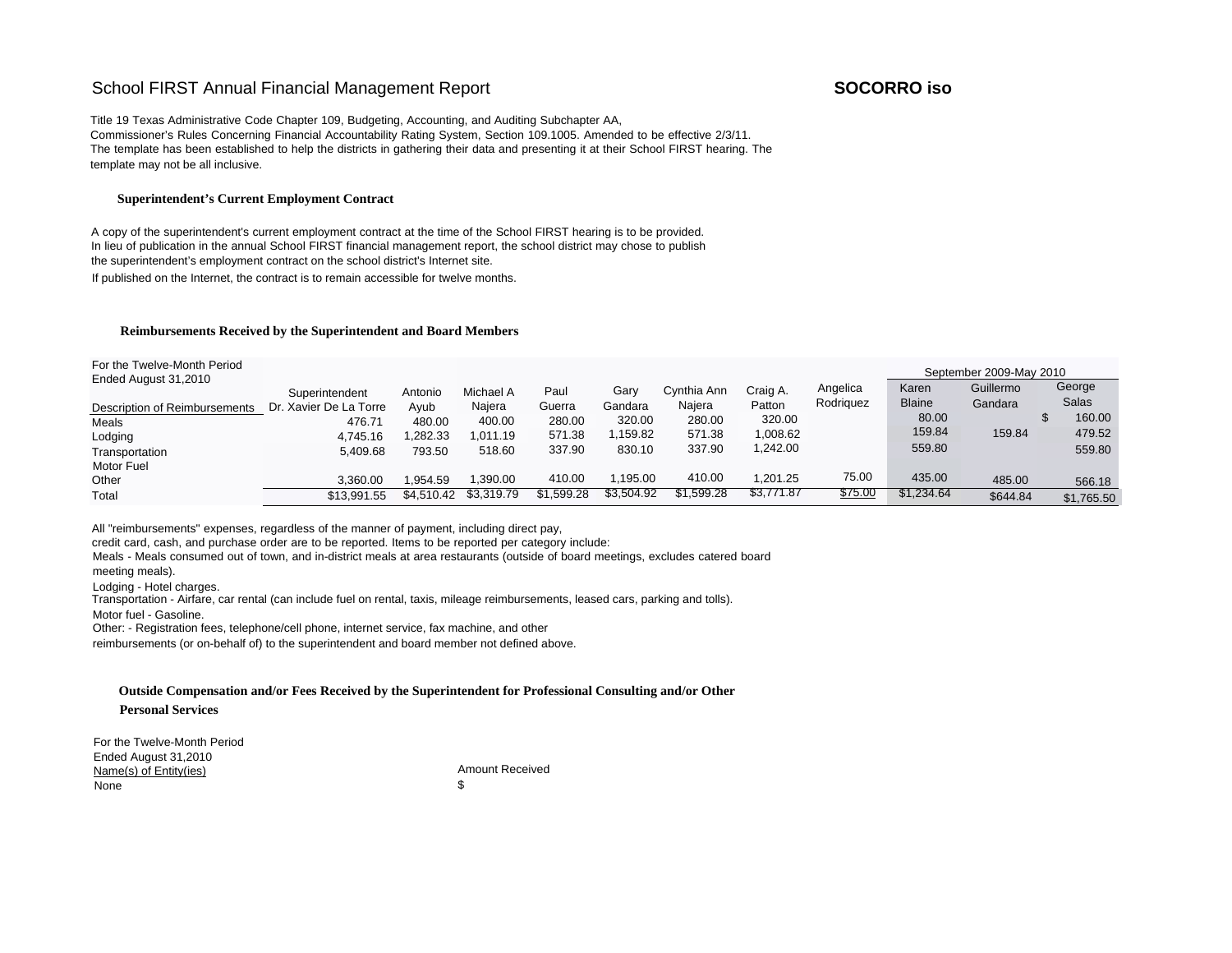Compensation does not include business revenues generated from a family business (farming, ranching, etc.) that has no relation to school district business.

### **Gifts Received by Executive Officers and Board Members (and First Degree Relatives, if any) (gifts that had an economic value of \$250 or more in the aggregate in the fiscal year)**

For the Twelve-Month Period Ended August 31,2010

| Superintendent Antonio Michael A Paul Gary Cynthia Ann Craig A. Angelica         |
|----------------------------------------------------------------------------------|
| <u>Dr. Xavier De La Torre Ayub Na)era Guerra Gandara Najera Patton Rodriquez</u> |

| Total<br>. | \$0.00 | \$0.00 | \$0.00 | \$0.00 | \$0.00 | S <sub>0.00</sub> | $\Omega$<br>$$0 - C$ | 8000 |
|------------|--------|--------|--------|--------|--------|-------------------|----------------------|------|
|------------|--------|--------|--------|--------|--------|-------------------|----------------------|------|

Note - An executive officer is defined as the superintendent, unless the board of trustees or the district administration names additional staff under this classification for local officials.

### **Business Transactions Between School District and Board Members**

For the Twelve-Month Period

Ended August 31,2010 Antonio Michael A Paul Gary Cynthia Ann Craig A. Angelica Najera Guerra Gandara Najera Patton Rodriquez Amounts <u>\$0.00 \$0.00 \$0-00 \$0-00 \$000 \$000</u>

Note - The summary amounts reported under this disclosure are not to duplicate the items disclosed in the summary schedule of reimbursements received by board members.

#### **Summary Schedule of Data Submitted under the Financial Solvency Provisions of TEC §39.0822**

#### General Fund - First-Quarter Expenditures By Object Code

Report 2010-2011 first-quarter (first three months of fiscal year 2010-2011) GENERAL FUND expenditures by object code using whole numbers.

| Payroll- Expenditures for payroll costs<br>Contract Costs-Expenditures for services rendered by firms, individuals, and other organizations                                                                                                                                  | object codes 6110-6149<br>object code series 6200                             | \$55,378,491<br>S2,231,171            |
|------------------------------------------------------------------------------------------------------------------------------------------------------------------------------------------------------------------------------------------------------------------------------|-------------------------------------------------------------------------------|---------------------------------------|
| Supplies and Materials- Expenditures for supplies and materials necessary to maintain and/or operate furniture,<br>computers, equipment, vehicles, grounds, and facilities                                                                                                   | object code series 6300                                                       | \$2,636,278                           |
| Other Operating-Expenditures for items other than payroll, professional and contracted services, supplies<br>and materials, debt service, and capital outlay<br>Debt Service-Expenditures for debt service<br>Capital Outlay-Expenditures for land, buildings, and equipment | object code series 6400<br>object code series 6500<br>object code series 6600 | \$1,713,883<br>\$877,518<br>\$206,851 |

#### Additional Financial Solvency Questions

| 1) Districts with a September 1- August 31 fiscal year:                            |     |     |
|------------------------------------------------------------------------------------|-----|-----|
| Within the last two years, did the school district                                 | Yes | No. |
| draw funds from a short-term financing note (term less than 12 months) between the |     |     |
| months of September and December, inclusive, and                                   |     |     |

 $\text{Total}$   $\$0.00$